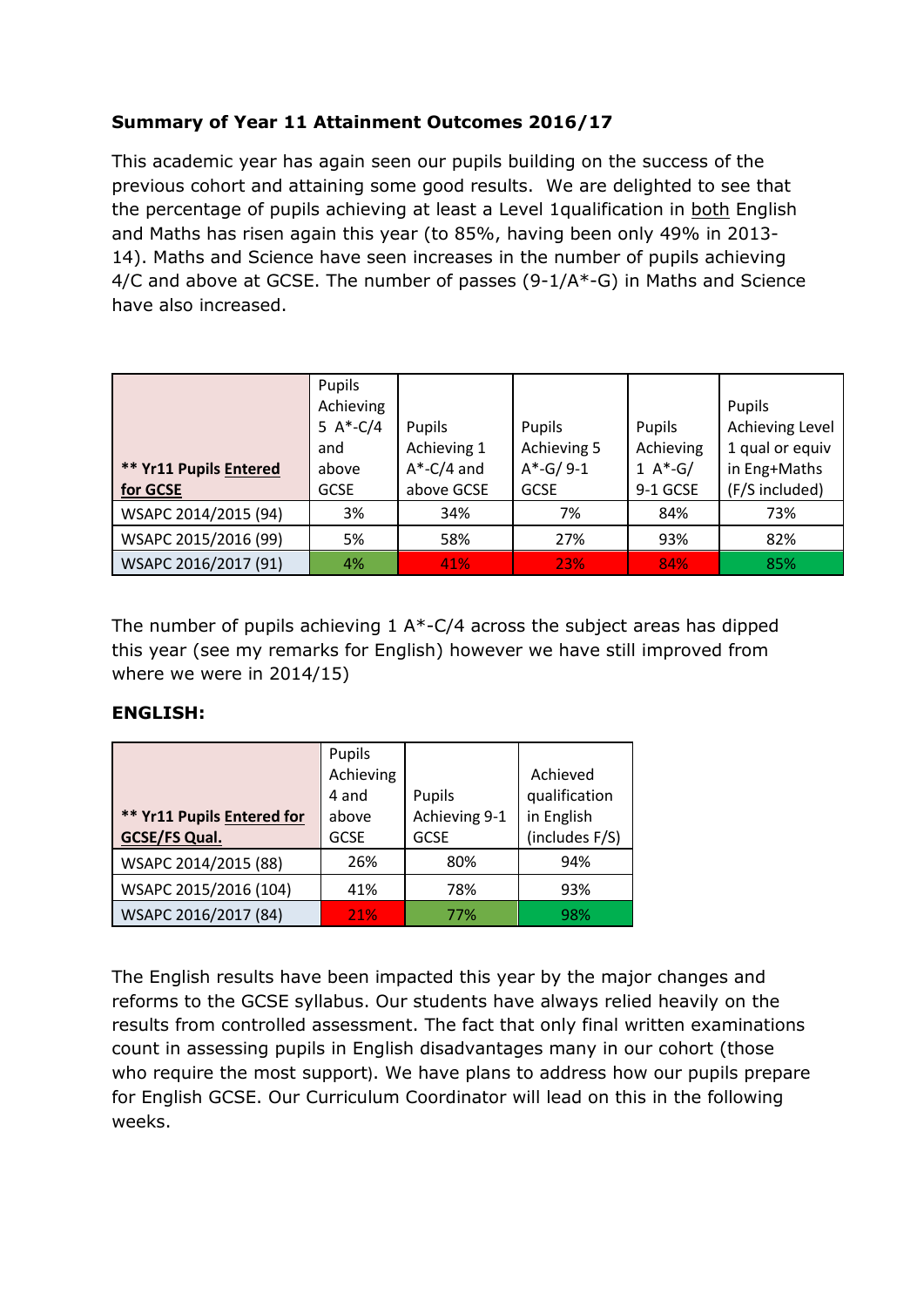## **MATHS:**

|                            | Pupils      |               |                |  |
|----------------------------|-------------|---------------|----------------|--|
|                            | Achieving   |               | Achieved       |  |
|                            | 4 and       | Pupils        | qualification  |  |
| ** Yr11 Pupils Entered for | above       | Achieving 9-1 | in Maths       |  |
| <b>GCSE/FS Qual.</b>       | <b>GCSE</b> | <b>GCSE</b>   | (includes F/S) |  |
| WSAPC 2014/2015 (90)       | 20%         | 72%           | 81%            |  |
| WSAPC 2015/2016(101)       | 24%         | 74%           | 84%            |  |
| WSAPC 2016/2017 (86)       | 26%         | 77%           | 93%            |  |

Attainment in Maths continues to rise across the grade range. The changes in the Maths Syllabus have not been as significant as those to English

## **SCIENCE:**

| <b>** Yr11 Pupils Entered</b><br>for GCSE/FS Qual. | Pupils<br>Achieving<br>$1 A*-C$<br><b>GCSE</b> | Pupils<br>Achieving 1<br>A*-G GCSE |
|----------------------------------------------------|------------------------------------------------|------------------------------------|
| WSAPC 2014/2015 (47)                               | 11%                                            | 83%                                |
| WSAPC 2015/2016 (71)                               | 13%                                            | 85%                                |
| WSAPC 2016/2017 (43)                               | 14%                                            | 88%                                |

Attainment in Science has again risen slightly across the grade range this year, despite difficulties with specialist teacher recruitment.

| English                                                           |                                                      |                                 |                                                                                         | Maths                                        |                                                      |                                            |                                                                                           |
|-------------------------------------------------------------------|------------------------------------------------------|---------------------------------|-----------------------------------------------------------------------------------------|----------------------------------------------|------------------------------------------------------|--------------------------------------------|-------------------------------------------------------------------------------------------|
| ** Yr11 Pupils<br><b>Entered for GCSE or</b><br><b>FS English</b> | Pupils<br>achieving<br>4 and<br>above<br><b>GCSE</b> | Pupils<br>achieving<br>9-1 GCSE | Achieved a<br>qualification<br>in Eng<br>(includes)<br>GCSE/FS<br>Level 1 and<br>above) | ** Yr11 Pupils<br><b>Entered for GCSE/FS</b> | Pupils<br>achieving<br>4 and<br>above<br><b>GCSE</b> | Pupils<br>achievin<br>g 9-1<br><b>GCSE</b> | Achieved a<br>qualification<br>in Maths<br>(includes)<br>GCSE/FS<br>Level 1 and<br>above) |
| Yr11 Pupils (84)                                                  | 21%                                                  | 77%                             | 98%                                                                                     | Yr11 Pupils (86)                             | 26%                                                  | 77%                                        | 93%                                                                                       |
| Single Reg (46)                                                   | 9%                                                   | 65%                             | 96%                                                                                     | Single Reg (44)                              | 20%                                                  | 80%                                        | 98%                                                                                       |
| Dual Reg (38)                                                     | 37%                                                  | 92%                             | 100%                                                                                    | Dual Reg (40)                                | 33%                                                  | 78%                                        | 93%                                                                                       |
| Male (39)                                                         | 8%                                                   | 72%                             | 95%                                                                                     | Male $(42)$                                  | 21%                                                  | 71%                                        | 90%                                                                                       |
| Female (45)                                                       | 33%                                                  | 82%                             | 100%                                                                                    | Female (44)                                  | 25%                                                  | 82%                                        | 95%                                                                                       |
| PP Pupils (41)                                                    | 15%                                                  | 68%                             | 98%                                                                                     | PP Pupils (41)                               | 22%                                                  | 76%                                        | 93%                                                                                       |
| Non-PP Pupils (43)                                                | 26%                                                  | 84%                             | 98%                                                                                     | Non-PP Pupils (45)                           | 29%                                                  | 78%                                        | 93%                                                                                       |
| CLA Pupils (5)                                                    | 0%                                                   | 100%                            | 100%                                                                                    | CLA Pupils (7)                               | 14%                                                  | 71%                                        | 100%                                                                                      |
| EHCP/Statement (1)                                                | 0%                                                   | 100%                            | 100%                                                                                    | EHCP/Statement (3)                           | 0%                                                   | 33%                                        | 100%                                                                                      |
| EAL(3)                                                            | 0%                                                   | 100%                            | 100%                                                                                    | EAL (5)                                      | 0%                                                   | 20%                                        | 40%                                                                                       |